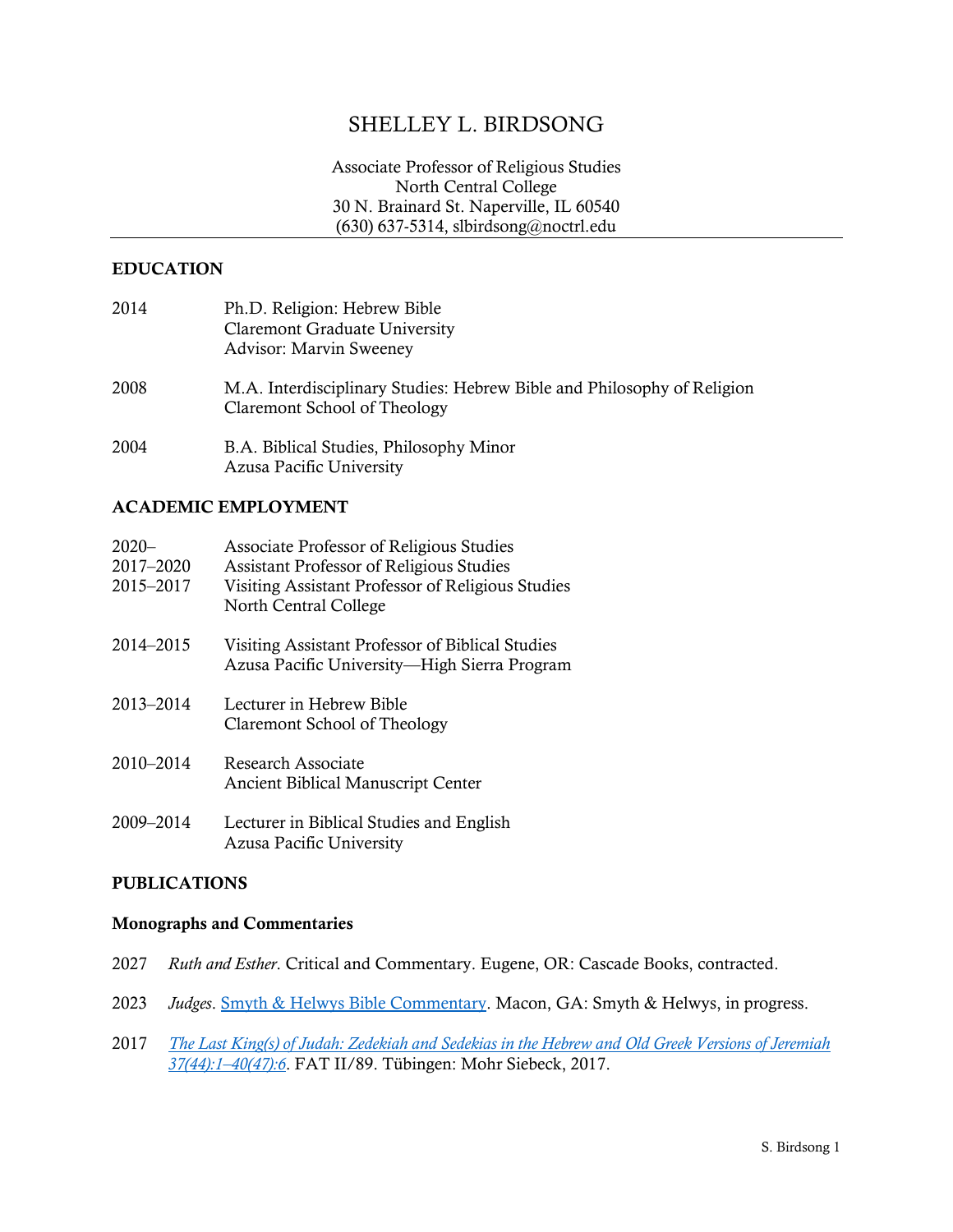### Edited Volumes

- 2022 *Judges, Gender, and Intertextuality*. Edited by Shelley L. Birdsong, J. Cornelis de Vos, and Hyun Chul Paul Kim. Atlanta: SBL Press, in press.
- 2017 *Partners with God: [Theological and Critical Readings of the Bible in Honor of Marvin A. Sweeney](http://www.claremontpress.com/partners-with-god.html)*. Edited by Shelley L. Birdsong and Serge Frolov. Claremont, CA: Claremont Press, 2017.

### Other Editorial Contributions

2020 "Jeremiah 1-20." New Revised Standard Version of the Bible. 6<sup>th</sup> ed. Atlanta: Society of Biblical Literature, submitted.

### Book Chapters

- 2023 "Jeremiah, Lamentations, Baruch, Letter of Jeremiah." *The Miraculous and the Biblical Traditions*. Edited by Graham H. Twelftree. Leiden, Netherlands: Brill, submitted.
- 2022 "Seeing God While Female: Blessing or Curse?" *Topics of Theology of the Hebrew Scriptures*, vol. 2. Edited by Soo Kim and David Frankel. Atlanta: SBL Press, submitted.
- 2022 "Re-reading Samson's 'Weepy Wife' in Judges 14: An Intertextual Evaluation of Gender and Weeping." *Judges, Gender, and Intertextuality*. Edited by Shelley L. Birdsong, J. Cornelis de Vos, and Paul Kim. Atlanta: SBL Press, in press.
- 2020 "The Narratives about Isaiah in Isa 36–39." Pages 95–110 in *[The Oxford Handbook of Isaiah](https://www.oxfordhandbooks.com/view/10.1093/oxfordhb/9780190669249.001.0001/oxfordhb-9780190669249)*. Edited by Lena-Sofia Tiemeyer. Cambridge: Oxford University Press, 2020.
- 2017 "Pots, Pits, and Promises: Jeremiah as Allusion to Genesis." Pages 297–309 in *[Partners with](http://www.claremontpress.com/partners-with-god.html)  God: [Theological and Critical Readings of the Bible in Honor of Marvin A. Sweeney](http://www.claremontpress.com/partners-with-god.html)*. Edited by Shelley L. Birdsong and Serge Frolov. Claremont, CA: Claremont Press, 2017.
- 2013 "Who Determines Conversion? A Response to Gary Gilbert." Pages 29–34 in *Conversion: Claremont Studies in the Philosophy of Religion, Conference 2011*. Religion in Philosophy and Theology 70. Edited by Ingolf U. Dalferth and Michael Ch. Rodgers. Tübingen: Mohr Siebeck, 2013.

### Bible Notes

2023 "1 Samuel." *The Westminster Study Bible*. Louisville: KY: Westminster John Knox Press, in progress.

### Online Publications

2021 "[Jeremiah](https://www.oxfordbibliographies.com/view/document/obo-9780195393361/obo-9780195393361-0060.xml)" with Marvin A. Sweeney. *Oxford Bibliographies in Biblical Studies*. Revised edition. Ed. Christopher Matthews. New York: Oxford University Press, 2021. DOI:10.1093/OBO/ 9780195393361-0060.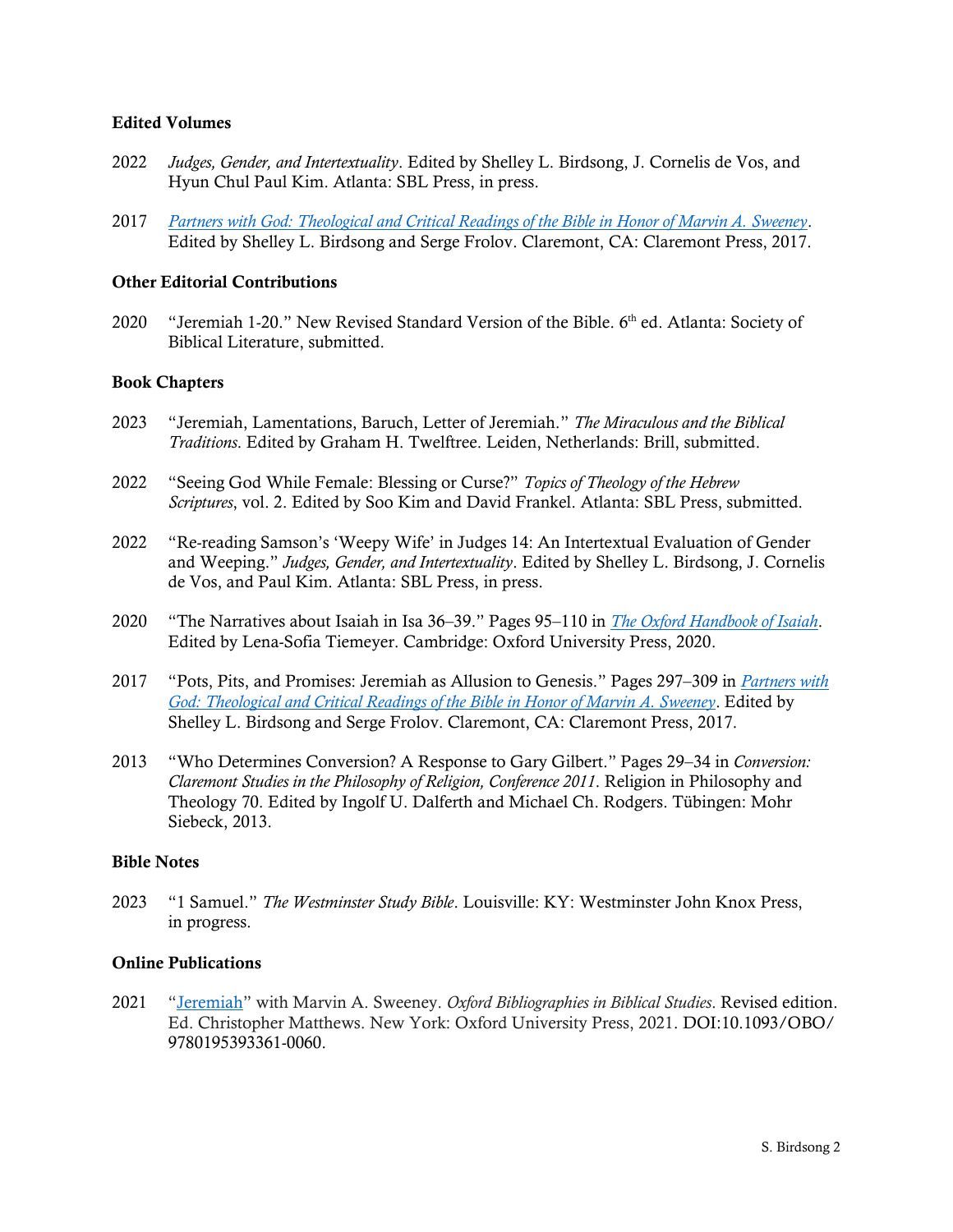- 2018 "[Jeremiah](https://www.oxfordbibliographies.com/view/document/obo-9780195393361/obo-9780195393361-0060.xml)" with Marvin A. Sweeney. *Oxford Bibliographies in Biblical Studies*. Ed. Christopher Matthews. New York: Oxford University Press, 2018. DOI:10.1093/OBO/9780195393361- 0060.
- 2017 "[Engaging Biblical Plurality: The Zedekiahs in the Books of Jeremiah](http://www.bibleinterp.com/articles/2017/06/bir418009.shtml)." The Bible and Interpretation. June 2017.

### Essays

- 2015 "Transforming Minor Characters in Jeremiah." *The Folio: Bulletin of the Ancient Biblical Manuscript Center* 32.1 (Spring 2015): 3, 5–6.
- 2014 "Au Revoir Ancient Biblical Manuscript Center!" *The Folio: Bulletin of the Ancient Biblical Manuscript Center* 31.1 (Spring 2014): 5.
- 2013 "Manuscripts 101: 1QIsa<sup>a</sup> ." *The Folio: Bulletin of the Ancient Biblical Manuscript Center* 30.2 (Fall 2013): 4.
- 2013 "Manuscripts 101: Codex Bezae." *The Folio: Bulletin of the Ancient Biblical Manuscript Center* 30.1 (Spring 2013): 8.
- 2011 "Manuscripts 101: Habakkuk Pesher." *The Folio: Bulletin of the Ancient Biblical Manuscript Center* 28.2 (Fall 2011): 5.
- 2010 "Manuscripts 101: E.J.G. 108." *The Folio: Bulletin of the Ancient Biblical Manuscript Center* 27.2 (Fall 2010): 4.
- 2010 "Manuscripts 101: 1QDan<sup>b</sup>." *The Folio: Bulletin of the Ancient Biblical Manuscript Center* 27.1 (Spring 2010): 3.
- 2008 "Dr. De Troyer's Farewell Lecture," with Tyler Mayfield. *The Folio: Bulletin of the Ancient Biblical Manuscript Center* 25.1 (Spring 2008): 3, 8.

#### Dictionary Entries

- 2019 "Luhith" and "Lye." *Encyclopedia of the Bible and Its Reception* (eds. Dale C. Allison, et. al. Berlin: De Gruyter, 2019), currently available online.
- 2018 "Lime, Limestone," "Loin Cloth HB/OT," and "Lo-ruhamah." *Encyclopedia of the Bible and Its Reception* (eds. Dale C. Allison, et. al. Berlin: De Gruyter, 2018), 16:694–95; 1032–33; 1191–92.
- 2017 "Joel: Book and Person HB/OT." *Encyclopedia of the Bible and Its Reception* (eds. Dale C. Allison, et. al. Berlin: De Gruyter, 2017), 14:414–16.
- 2016 "Jehoshaphat, Valley of." *Encyclopedia of the Bible and Its Reception* (eds. Dale C. Allison, et. al. Berlin: De Gruyter, 2016), 13:856–57.
- 2015 "Geruth-Chimham." *Encyclopedia of the Bible and Its Reception* (eds. Dale C. Allison, et. al. Berlin: De Gruyter, 2015), 10:135–36.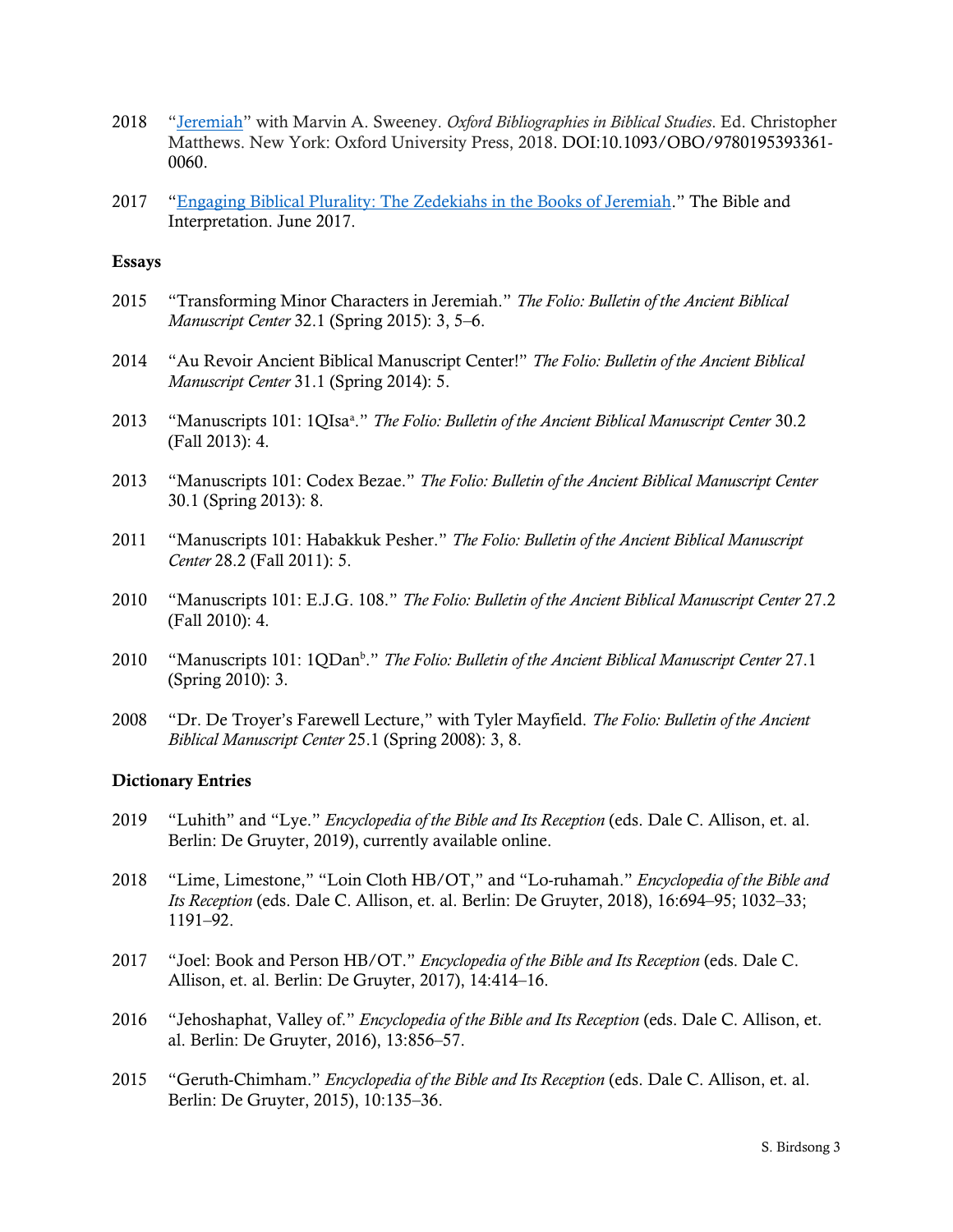2014 "Gareb," "Gebim," "Gedaliah Son of Pashhur," "Gemariah Son of Hilkiah," and "Gemariah Son of Shaphan." *Encyclopedia of the Bible and Its Reception* (eds. Dale C. Allison, et. al. Berlin: De Gruyter, 2014), 9:985, 1059, 1093.

## Book Reviews for *Review of Biblical Literature*

Rhiannon Graybill and Lynn R. Huber, eds. *[The Bible, Gender, and Sexuality: Critical Readings](https://www.sblcentral.org/home/bookDetails/1000088?search=The%20Bible,%20Gender,%20and%20Sexuality:%20Critical%20Readings&type=0)* (October 2021); Jeanette Matthews, *[Prophets as Performers](https://www.sblcentral.org/home/bookDetails/13703?search=Prophets%20as%20Performers&type=0)* (April 2021); Joy Schroeder, trans. and ed., *[The Book of Jeremiah](https://www.sblcentral.org/home/bookDetails/11806?search=the%20book%20of%20Jeremiah&type=1)* (May 2018).

## Book Reviews for *Religious Studies Review*

Graham S. Ogden and Lynell Zogbo, *A Handbook on Judges* 46.1 (March 2020): 80–81; Laura A. Smit and Stephen E. Fowl, *Judges & Ruth* 45.4 (December 2019): 512; Marianne Grohmann and Hyun Chul Paul Kim, eds., *Second Wave Intertextuality and the Hebrew Bible* in *Religious Studies Review* 45.4 (December 2019): 511; Nevada Levi DeLapp, *Theophanic Type-Scenes: in the Pentateuch: Visions of YHWH* 45.1 (March 2019): 63–64; Walter Brueggemann, *Money and Possessions* 44.2 (June 2018): 216–17; Nyasha Junior, *An Introduction to Womanist Biblical Interpretation* 44.2 (June 2018): 217–18; Terry Lindvall, *God Mocks* 44.2 (June 2018): 218; James Crenshaw, *Qohelet: The Ironic Wink* 41.4 (Dec. 2015): 189; Hanna Liss and Manfred Oeming, eds., *Literary Construction of Identity in the Ancient World* in *Religious Studies Review* 39.2 (June 2013): 102–03; Randall Heskett and Brian Irwin, eds., *The Bible as a Human Witness to Divine Revelation: Hearing the Word of God Through Historically Dissimilar Traditions* 39.2 (June 2013): 102; James T. Sparks, *The Chronicler's Genealogies: Towards an Understanding of 1 Chronicles 1–9* 36.2 (June 2010): 145; Michael D. Coogan, *A Brief Introduction to the Old Testament: The Hebrew Bible in Its Context* 35.4 (Dec. 2009): 259; Susan Gillingham, *Psalms Through the Centuries: Volume One* 35.4 (Dec. 2009): 260.

## INVITED PRESENTATIONS

- 2022 "Judges." Beth Shalom. Naperville, IL. February and March 2022.
- 2021 "Biblical Interpretation and Jonah." Bethany Presbyterian Church. Grants Pass, OR. January 2021.
- 2020 "Advent, Isaiah, and Our Jewish Neighbors." Bethany Presbyterian Church. Grants Pass, OR. December 2020.
- 2020 "There's More than One Way to Read the Bible." Community United Methodist Church. Naperville, IL. February 2020.
- 2019 "Allusions in Jeremiah 34: Speaking Truth to Enslaving Powers." Community United Methodist Church. Naperville, IL. November 2019.
- 2018 Response to Florian Klug's "The Iconic Being of the Scripture: The Surplus of the Bible." North Central College. Naperville, IL. February 21, 2018.
- 2017 "Reconceptualizing the Cracks." North Central College Breakfast. Northern Illinois Annual Conference of the United Methodist Church. Naperville, IL. June 6, 2017.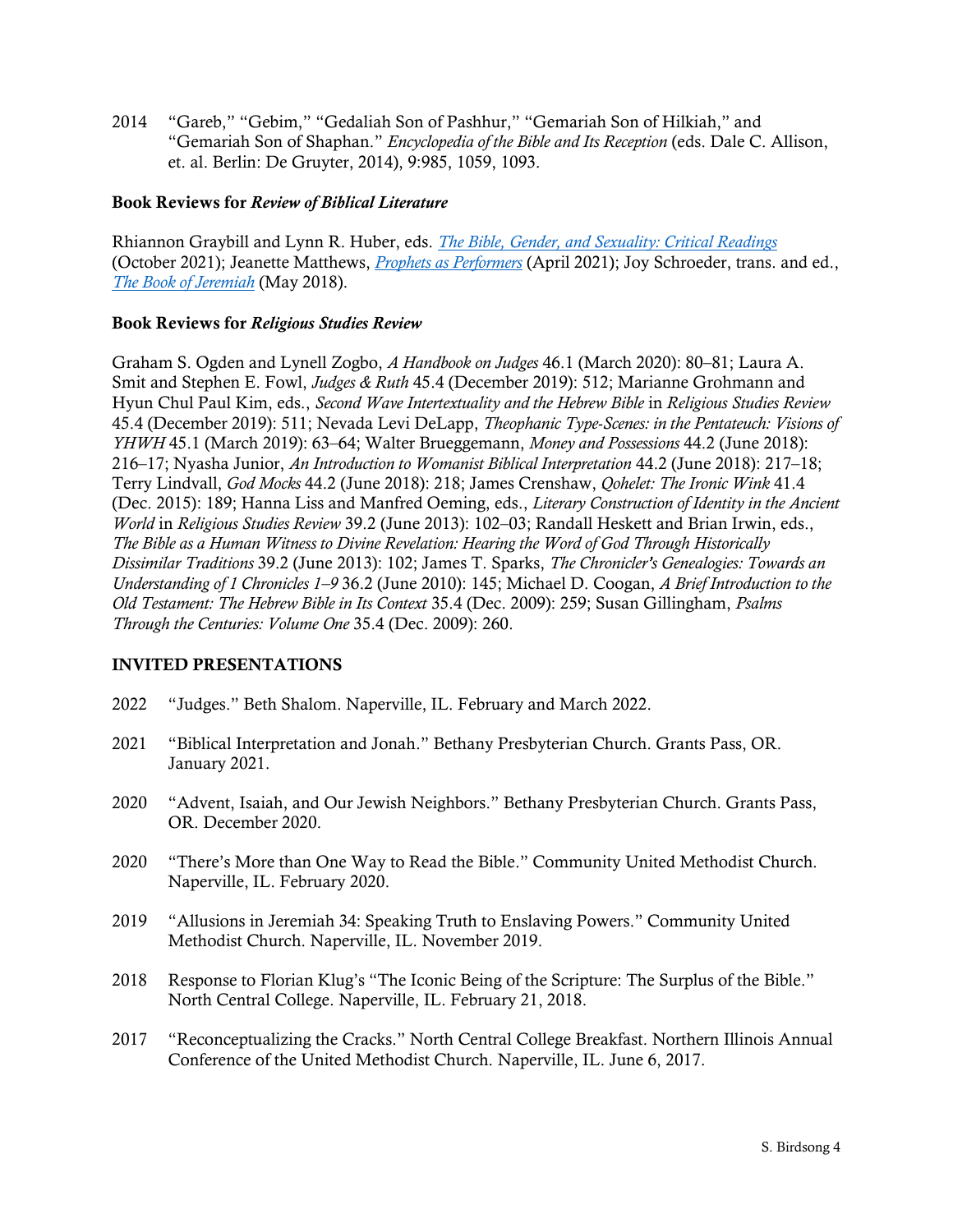2016 "Hijab, Higher Education, and Religious Harmony: An Interfaith Dialogue on Larycia Hawkins and Wheaton College." North Central College. Naperville, IL. February 2, 2016.

### CONFERENCE PARTICIPATION

- 2021 "Disaster and Disinformation: Reading Jeremiah During a Pandemic." Society of Biblical Literature Annual Meeting. November 19, 2021.
- 2020 "Troubling Text Criticism and the Deuteronomistic History." Society of Biblical Literature Annual Meeting. Cancelled due to Covid.
- 2019 "Slavery and the Sword: An Intertextual Reading of Jeremiah 34." Society of Biblical Literature Annual Meeting. November 25, 2019.
- 2018 "Re-reading Samson's 'Weepy Wife' in Judges 14: An Intertextual Evaluation of Gender and Weeping." Society of Biblical Literature Annual Meeting. November 17, 2018.
- 2017 "The Women Who Saw God." Society of Biblical Literature Annual Meeting. November 19, 2017.
- 2015 Panelist, "Human Trafficking, Forced Migrations, and the Bible." Society of Biblical Literature Annual Meeting. November 23, 2015.
- 2014 "Sub-creation and Procreation as the Imago Dei: Tolkien and Genesis in Dialogue." Society of Biblical Literature Annual Meeting. November 24, 2014.
- 2014 "Getting to Know You in the Biblical Sense." Society of Biblical Literature West Coast Region Conference. March 30, 2014.
- 2013 "Castrating Cushites and (Con)texts." Society of Biblical Literature Annual Meeting. November 25, 2013.
- 2013 "Who Wrote Isaiah 6 and Why? A Redaction Critical Survey and Interpretation." Society of Biblical Literature West Coast Region Conference. March 25, 2013.
- 2013 "Castrating Cushites and (Con)texts." Sixth Annual Religions in Conversation Conference, Claremont Graduate University. February 22, 2013.
- 2012 Response to Beau Harris, "May I Approach the Whirlwind, Your Honor? Contexts for Translating and Hearing Job's Final Words." The Inaugural Hebrew Bible Research Colloquium, Claremont School of Theology. April 27, 2012.
- 2011 "Psalm 151 as Sacred Scripture at Qumran." Society of Biblical Literature West Coast Region Conference. March 26, 2011.
- 2010 "MT, 4QSamª, and the Greek Texts of 1 Samuel 1.24-25 as Distinct Textual Traditions." Society of Biblical Literature West Coast Region Conference. March 15, 2010.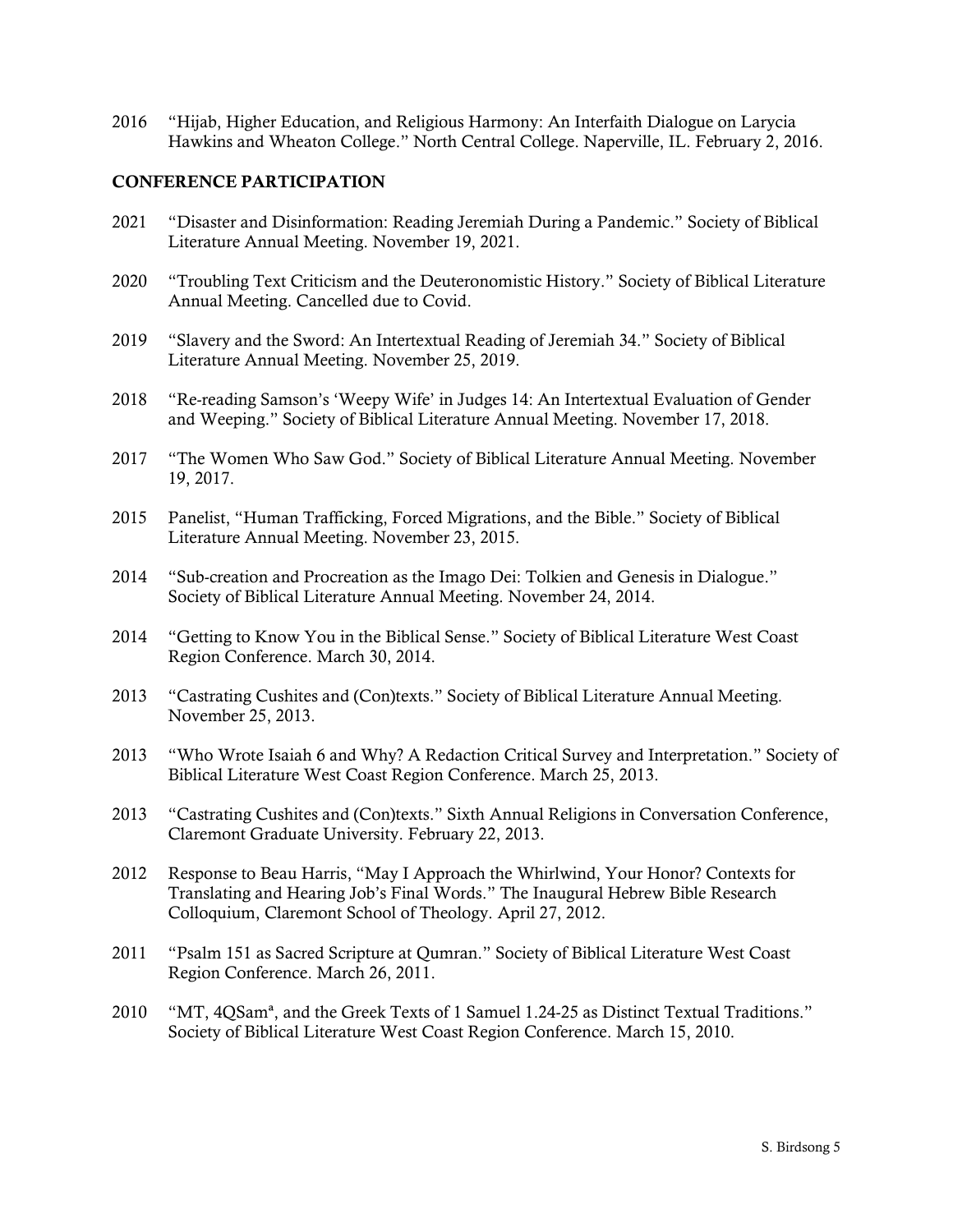"Evil Kings and Their Divinely Murdered Children: A Didactic and Symbolic Paradigm Shift in Exodus 12:29–42, 2 Samuel 12:15b–23, and 1 Kings 14:1–18." Society of Biblical Literature West Coast Region Conference. March 23, 2009.

## POPULAR WRITING

- 2019 Contributor. *The Feminism Book: Big Ideas Simply Explained*. DK Publishing: London and New York: 2019.
- Contributor. *The Bible Book: Big Ideas Simply Explained*. DK Publishing: London and New York: 2018.

## PROFESSIONAL SERVICE TO NORTH CENTRAL COLLEGE

| 2020-2021 | <b>BIPOC Faculty Retention Committee</b>                                      |  |
|-----------|-------------------------------------------------------------------------------|--|
| 2019      | Hiring Committee for Environmental Studies Faculty                            |  |
| 2018-2021 | Promotion and Tenure Committee                                                |  |
| $2018-$   | 12:5 Community Worship Committee                                              |  |
| 2017-2020 | Q Commons Committee                                                           |  |
| $2015-$   | Interdisciplinary Studies Faculty (History of Ideas, Middle Eastern and North |  |
|           | African Studies, Gender and Sexuality Studies, Environmental Studies)         |  |
| 2017-2018 | College Scholars Committee                                                    |  |
| 2017      | GE Task Force Sub-Committee: Cumulative Experience                            |  |
|           |                                                                               |  |

## PROFESSIONAL SERVICE TO COMMUNITY WITH OFFICES HELD

| $2021 -$  | United Methodist Church, Northern Illinois Conference, Board of Higher Education |  |
|-----------|----------------------------------------------------------------------------------|--|
|           | and Campus Ministries, Member                                                    |  |
| $2021 -$  | Society of Biblical Literature, Writing/Reading Jeremiah, Steering Committee     |  |
| $2017 -$  | Oxford University Press, reviewer                                                |  |
| $2017 -$  | Society of Biblical Literature, Intertextuality and the Hebrew Bible, Co-Chair   |  |
| 2015-2018 | Claremont Press, Studies in HB/OT Monograph Series, Editorial Board              |  |
| 2010-2012 | Society of Biblical Literature, Student Representative Liaison                   |  |
| 2008-2010 | Society of Biblical Literature, CGU Student Representative                       |  |
|           |                                                                                  |  |

## HONORS, AWARDS, AND GRANTS

- Sabbatical Award, North Central College (12 credit release)
- 2019 Faculty Development and Recognition Summer Grant, North Central College (\$3,737)
- Faculty Development and Recognition Summer Grant, North Central College (\$3,720)
- Junior Faculty Enhancement Grant, North Central College (6 credit release)
- President's Award for Academic Excellence, Claremont School of Theology
- Award for Excellence in Biblical Studies, Claremont School of Theology
- The Responsible Social Engagement Award, Claremont School of Theology
- Outstanding Senior Award in Biblical Studies, Azusa Pacific University
- Laudamas Award for Distinguished Library Service, Azusa Pacific University

## SCHOLARSHIPS AND FELLOWSHIPS

–2010 Hebrew Bible Fellowship, Claremont Graduate University